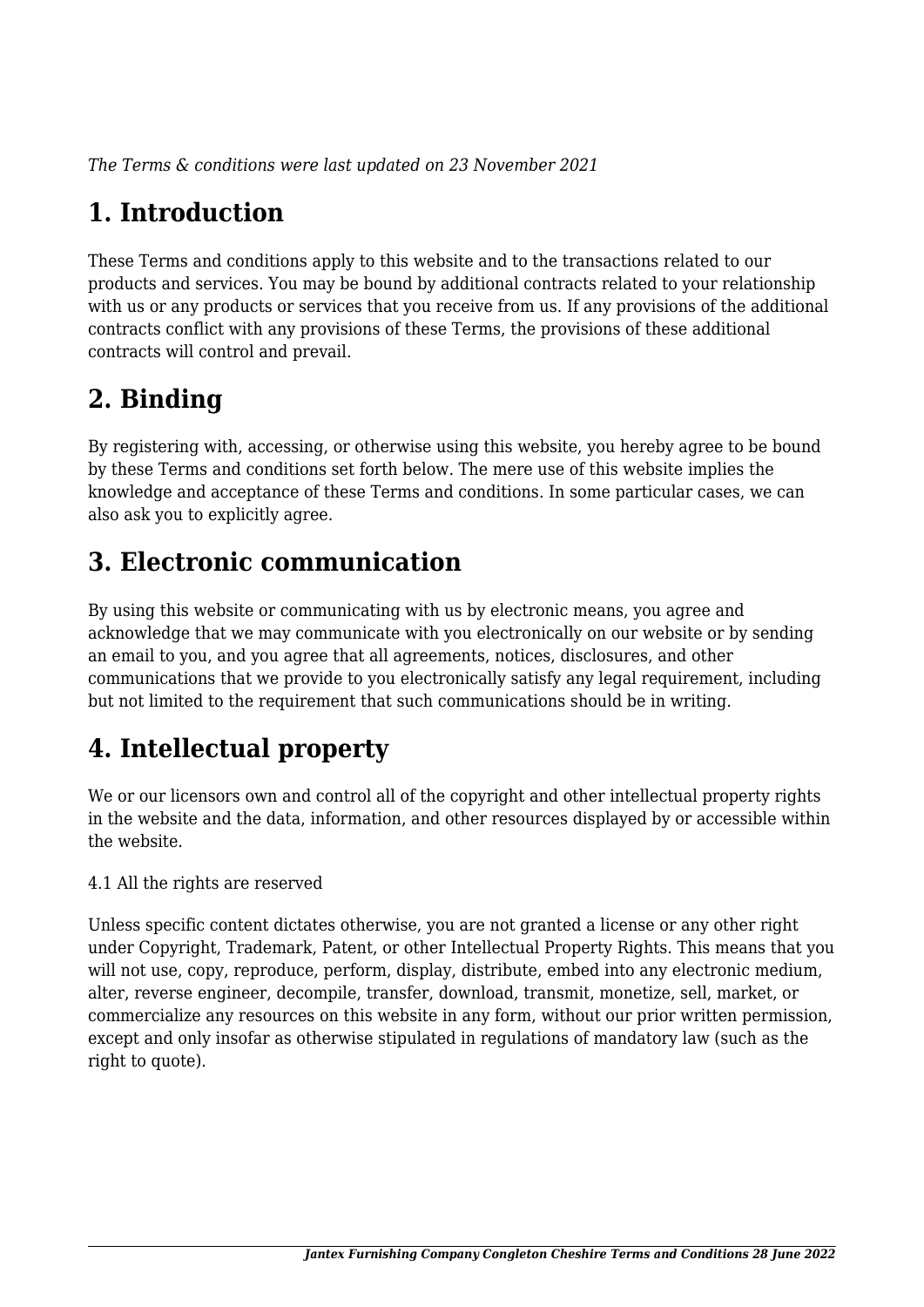# **5. Newsletter**

Notwithstanding the foregoing, you may forward our newsletter in the electronic form to others who may be interested in visiting our website.

# **6. Third-party property**

Our website may include hyperlinks or other references to other party's websites. We do not monitor or review the content of other party's websites which are linked to from this website. Products or services offered by other websites shall be subject to the applicable Terms and Conditions of those third parties. Opinions expressed or material appearing on those websites are not necessarily shared or endorsed by us.

We will not be responsible for any privacy practices or content of these sites. You bear all risks associated with the use of these websites and any related third-party services. We will not accept any responsibility for any loss or damage in whatever manner, however caused, resulting from your disclosure to third parties of personal information.

#### **7. Responsible use**

By visiting our website, you agree to use it only for the purposes intended and as permitted by these Terms, any additional contracts with us, and applicable laws, regulations, and generally accepted online practices and industry guidelines. You must not use our website or services to use, publish or distribute any material which consists of (or is linked to) malicious computer software; use data collected from our website for any direct marketing activity, or conduct any systematic or automated data collection activities on or in relation to our website.

Engaging in any activity that causes, or may cause, damage to the website or that interferes with the performance, availability, or accessibility of the website is strictly prohibited.

# **8. Refund and Return policy**

#### 8.1 Right of withdrawal

You have the right to withdraw from this contract within 14 days without giving any reason.

The withdrawal period will expire after 14 days from the day on which you acquire, or a thirdparty other than the carrier and indicated by you acquires, physical possession of the last good, or physical possession of the last lot or piece

To exercise the right of withdrawal, you must inform us of your decision to withdraw from this contract by an unequivocal statement (for example a letter sent by post, fax, or email). Our contact details can be found below. You may use the attached model [withdrawal form](https://www.jantex.co.uk/wp-content/uploads/complianz/withdrawal-forms/withdrawal-form-en.pdf), but it is not obligatory.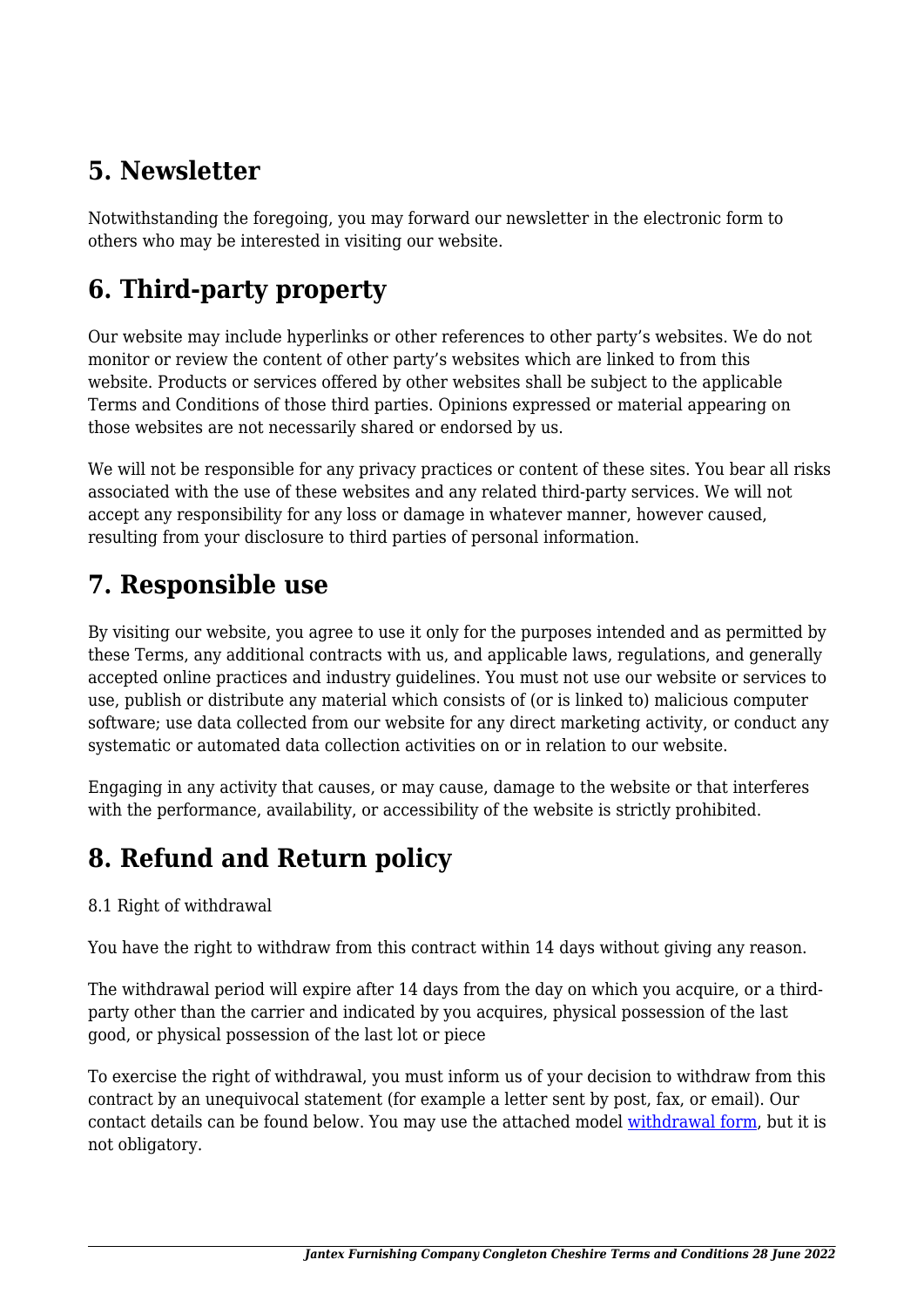You can also electronically fill in and submit the model withdrawal form or any other unequivocal statement on our [website](http://www.jantex.co.uk/contact/).

If you use this option, we will communicate to you an acknowledgement of receipt of such a withdrawal on a durable medium (for example by email) without delay.

To meet the withdrawal deadline, it is sufficient for you to send your communication concerning your exercise of the right of withdrawal before the withdrawal period has expired.

#### 8.2 Effects of withdrawal

If you withdraw from this contract, we shall reimburse you all payments received from you, including the costs of delivery (with the exception of the supplementary costs resulting from your choice of a type of delivery other than the least expensive type of standard delivery offered by us), without undue delay and in any event not later than 14 days from the day on which we are informed about your decision to withdraw from this contract. We will carry out such reimbursement using the same means of payment as you used for the initial transaction unless you have expressly agreed otherwise; in any event, you will not incur any fees as a result of such reimbursement.

You shall send back the goods or hand them over to us or a person authorised by us to receive the goods, without undue delay and in any event not later than 14 days from the day on which you communicate your withdrawal from this contract to us. The deadline is met if you send back the goods before the period of 14 days has expired.

We may withhold reimbursement until we have received the goods back or you have supplied evidence of having sent back the goods, whichever is the earliest.

You will have to bear the direct cost of returning the goods.

You are only liable for any diminished value of the goods resulting from the handling other than what is necessary to establish the nature, characteristics, and functioning of the goods.

Please note that there are some legal exceptions to the right to withdraw, and some items can therefore not be returned or exchanged. We will let you know if this applies in your particular case.

#### **9. Content posted by you**

We may provide various open communication tools on our website, such as blog comments, blog posts, forums, message boards, ratings and reviews, and various social media services. It might not be feasible for us to screen or monitor all content that you or others may share or submit on or through our website. However, we reserve the right to review the content and to monitor all use of and activity on our website, and remove or reject any content in our sole discretion. By posting information or otherwise using any open communication tools as mentioned, you agree that your content will comply with these Terms and Conditions and must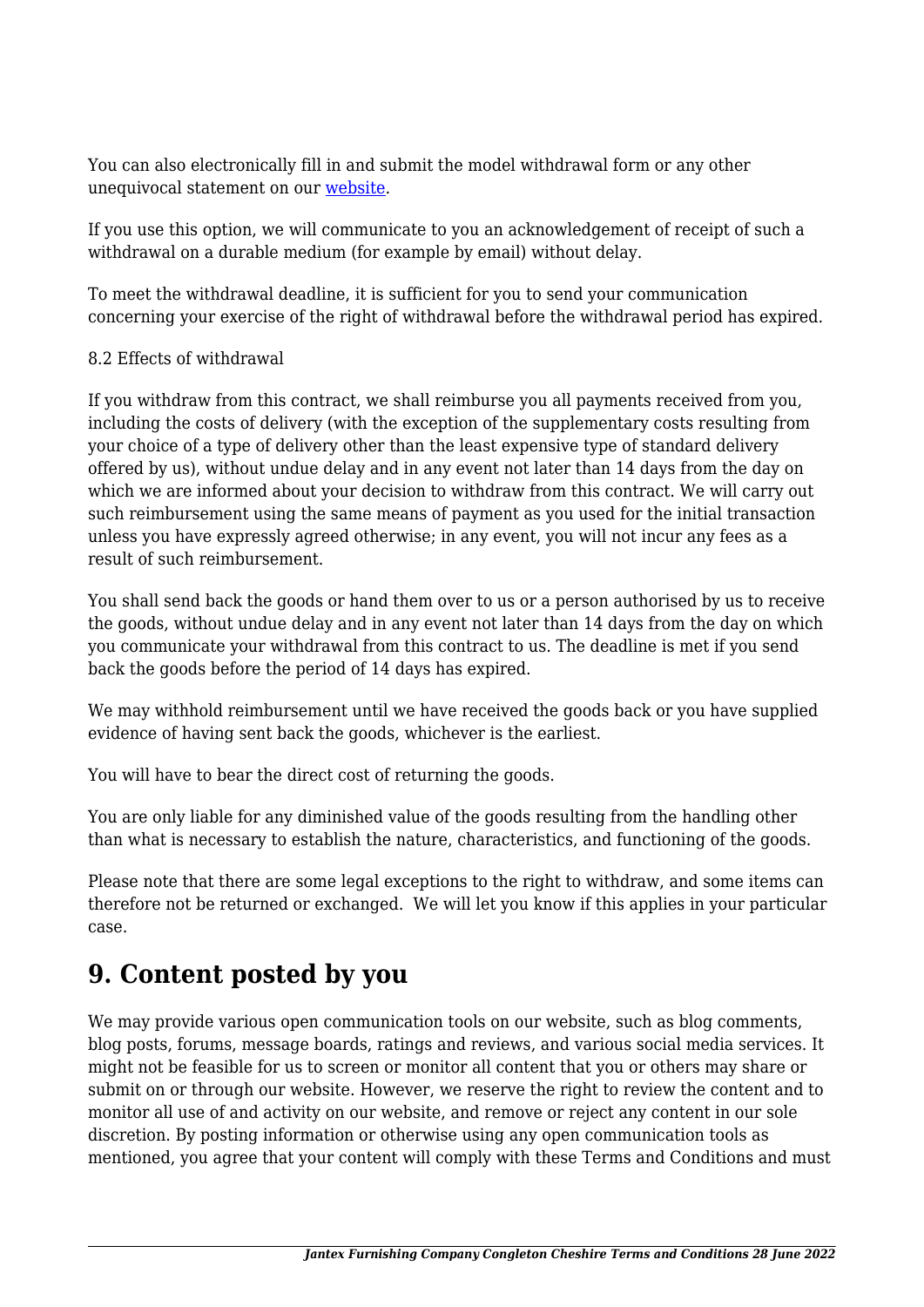not be illegal or unlawful or infringe any person's legal rights.

# **10. Idea submission**

Do not submit any ideas, inventions, works of authorship, or other information that can be considered your own intellectual property that you would like to present to us unless we have first signed an agreement regarding the intellectual property or a non-disclosure agreement. If you disclose it to us absent such written agreement, you grant to us a worldwide, irrevocable, non-exclusive, royalty-free license to use, reproduce, store, adapt, publish, translate and distribute your content in any existing or future media.

# **11. Termination of use**

We may, in our sole discretion, at any time modify or discontinue access to, temporarily or permanently, the website or any Service thereon. You agree that we will not be liable to you or any third party for any such modification, suspension or discontinuance of your access to, or use of, the website or any content that you may have shared on the website. You will not be entitled to any compensation or other payment, even if certain features, settings, and/or any Content you have contributed or have come to rely on, are permanently lost. You must not circumvent or bypass, or attempt to circumvent or bypass, any access restriction measures on our website.

# **12. Warranties and liability**

Nothing in this section will limit or exclude any warranty implied by law that it would be unlawful to limit or to exclude. This website and all content on the website are provided on an "as is" and "as available" basis and may include inaccuracies or typographical errors. We expressly disclaim all warranties of any kind, whether express or implied, as to the availability, accuracy, or completeness of the Content. We make no warranty that:

- this website or our content will meet your requirements;
- this website will be available on an uninterrupted, timely, secure, or error-free basis.

Nothing on this website constitutes or is meant to constitute, legal, financial or medical advice of any kind. If you require advice you should consult an appropriate professional.

The following provisions of this section will apply to the maximum extent permitted by applicable law and will not limit or exclude our liability in respect of any matter which it would be unlawful or illegal for us to limit or to exclude our liability. In no event will we be liable for any direct or indirect damages (including any damages for loss of profits or revenue, loss or corruption of data, software or database, or loss of or harm to property or data) incurred by you or any third party, arising from your access to, or use of, our website.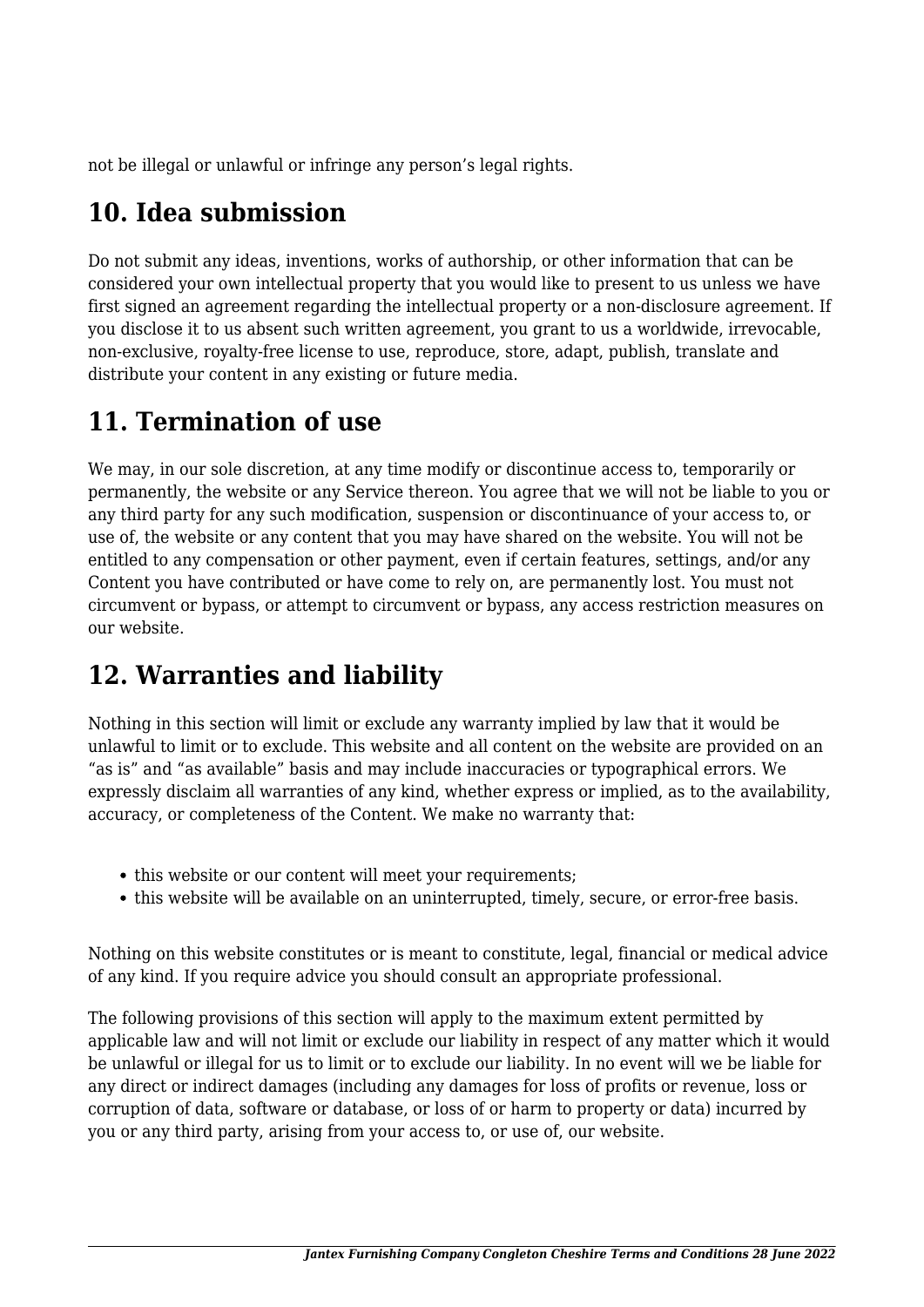Except to the extent any additional contract expressly states otherwise, our maximum liability to you for all damages arising out of or related to the website or any products and services marketed or sold through the website, regardless of the form of legal action that imposes liability (whether in contract, equity, negligence, intended conduct, tort or otherwise) will be limited to the total price that you paid to us to purchase such products or services or use the website. Such limit will apply in the aggregate to all of your claims, actions and causes of action of every kind and nature.

# **13. Privacy**

To access our website and/or services, you may be required to provide certain information about yourself as part of the registration process. You agree that any information you provide will always be accurate, correct, and up to date.

We have developed a policy to address any privacy concerns you may have. For more information, please see our [Privacy Statement](http://www.jantex.co.uk/privacy-policy/) and our [Cookie Policy](http://www.jantex.co.uk/cookie-policy-uk/).

# **14. Export restrictions / Legal compliance**

Access to the website from territories or countries where the Content or purchase of the products or Services sold on the website is illegal is prohibited. You may not use this website in violation of export laws and regulations of United Kingdom.

# **15. Assignment**

You may not assign, transfer or sub-contract any of your rights and/or obligations under these Terms and conditions, in whole or in part, to any third party without our prior written consent. Any purported assignment in violation of this Section will be null and void.

# **16. Breaches of these Terms and conditions**

Without prejudice to our other rights under these Terms and Conditions, if you breach these Terms and Conditions in any way, we may take such action as we deem appropriate to deal with the breach, including temporarily or permanently suspending your access to the website, contacting your internet service provider to request that they block your access to the website, and/or commence legal action against you.

# **17. Force majeure**

Except for obligations to pay money hereunder, no delay, failure or omission by either party to carry out or observe any of its obligations hereunder will be deemed to be a breach of these Terms and conditions if and for as long as such delay, failure or omission arises from any cause beyond the reasonable control of that party.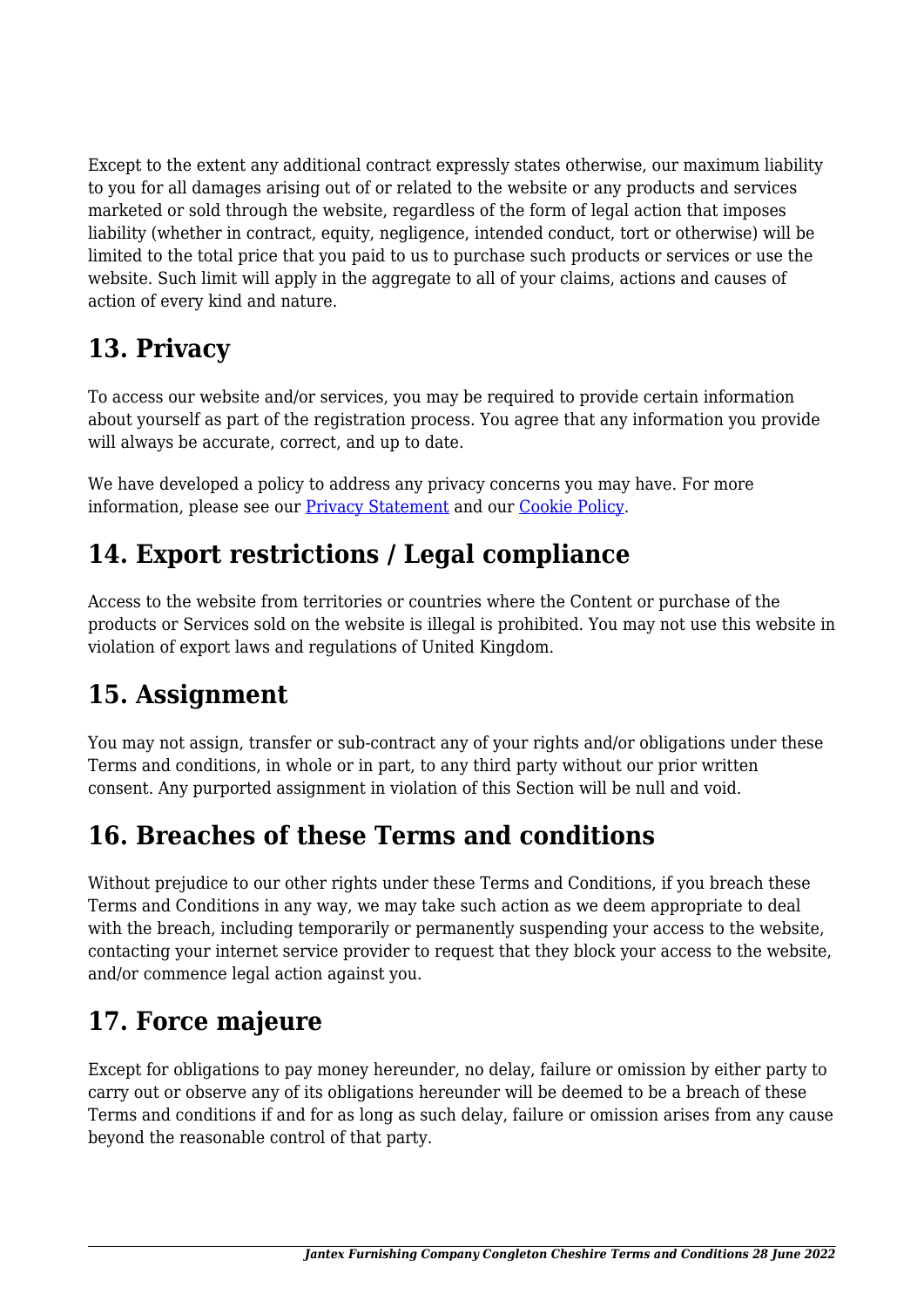# **18. Indemnification**

You agree to indemnify, defend and hold us harmless, from and against any and all claims, liabilities, damages, losses and expenses, relating to your violation of these Terms and conditions, and applicable laws, including intellectual property rights and privacy rights. You will promptly reimburse us for our damages, losses, costs and expenses relating to or arising out of such claims.

#### **19. Waiver**

Failure to enforce any of the provisions set out in these Terms and Conditions and any Agreement, or failure to exercise any option to terminate, shall not be construed as waiver of such provisions and shall not affect the validity of these Terms and Conditions or of any Agreement or any part thereof, or the right thereafter to enforce each and every provision.

#### **20. Language**

These Terms and Conditions will be interpreted and construed exclusively in English. All notices and correspondence will be written exclusively in that language.

#### **21. Entire agreement**

These Terms and Conditions, together with our *[privacy statement](http://www.jantex.co.uk/privacy-policy/)* and *cookie policy*, constitute the entire agreement between you and Jantex Furnishing Company Ltd in relation to your use of this website.

# **22. Updating of these Terms and conditions**

We may update these Terms and Conditions from time to time. The date provided at the beginning of these Terms and Conditions is the latest revision date. We will give you a written notice of any changes or updates, and the revised Terms and Conditions will become effective from the date that we give you such a notice. Your continued use of this website following the posting of changes or updates will be considered notice of your acceptance to abide by and be bound by these Terms and Conditions. To request a prior version of these Terms and conditions, please contact us.

# **23. Choice of Law and Jurisdiction**

These Terms and Conditions shall be governed by the laws of United Kingdom. Any disputes relating to these Terms and Conditions shall be subject to the jurisdiction of the courts of United Kingdom. If any part or provision of these Terms and Conditions is found by a court or other authority to be invalid and/or unenforceable under applicable law, such part or provision will be modified, deleted and/or enforced to the maximum extent permissible so as to give